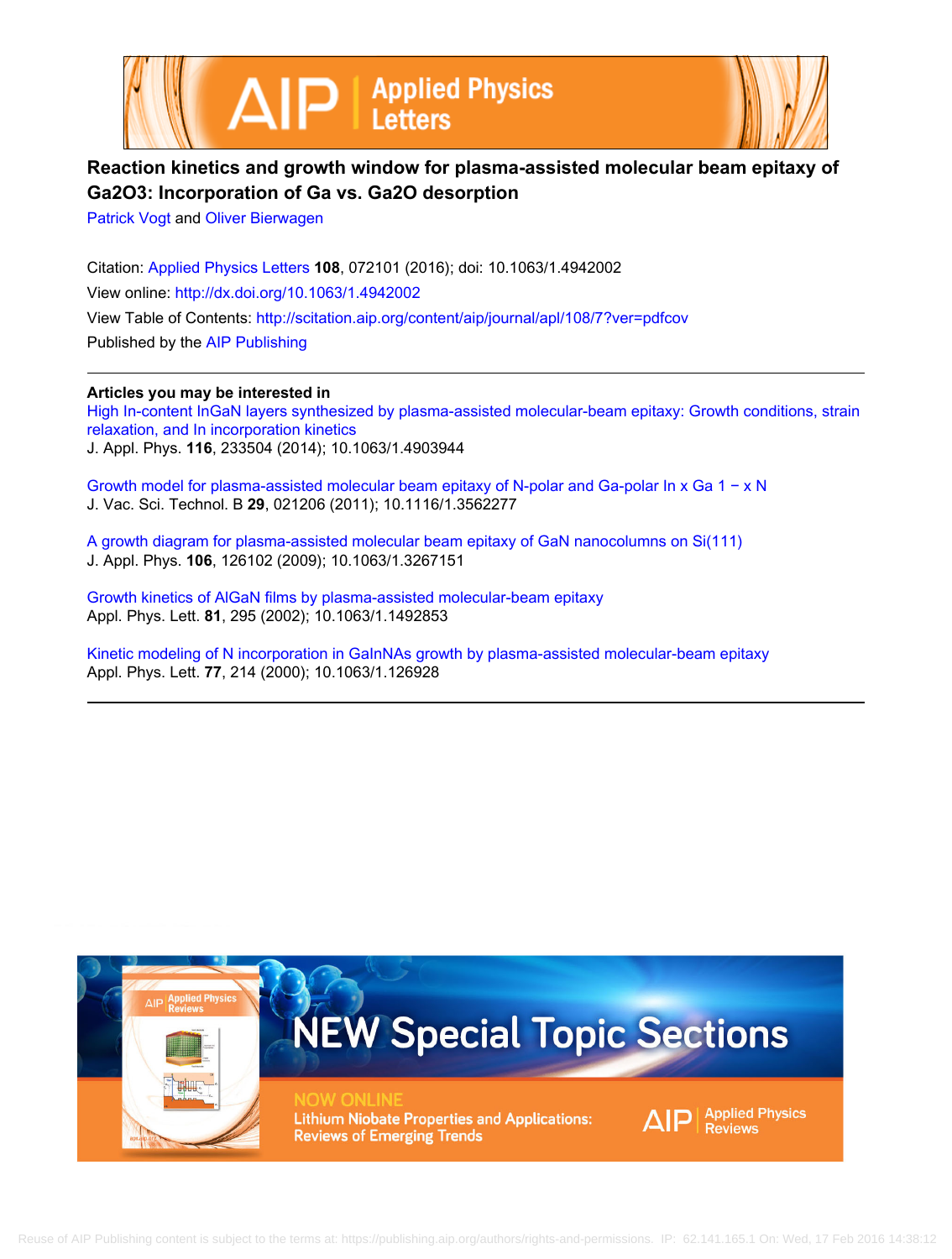

## [Reaction kinetics and growth window for plasma-assisted molecular beam](http://dx.doi.org/10.1063/1.4942002) epitaxy of  $Ga<sub>2</sub>O<sub>3</sub>$ : Incorporation of Ga vs.  $Ga<sub>2</sub>O$  desorption

Patrick Vogt and Oliver Bierwagen<sup>a)</sup>

Paul-Drude-Institut für Festkörperelektronik, Hausvogteiplatz 5–7, D-10117 Berlin, Germany

(Received 18 December 2015; accepted 30 January 2016; published online 17 February 2016)

A detailed study of the reaction kinetics of the plasma-assisted molecular beam epitaxy (MBE) growth of the *n*-type semiconducting oxide  $Ga<sub>2</sub>O<sub>3</sub>$  is presented. The growth rate as a function of gallium flux is measured in situ by laser reflectometry at different growth temperatures  $(T<sub>G</sub>)$  and gallium-to-oxygen ratios  $(r_{Ga})$ . The flux of the suboxide Ga<sub>2</sub>O desorbed off the growth surface is identified in situ by lineof-sight quadrupole mass spectroscopy. The measurements reveal the influence of  $T_{\rm G}$  and  $r_{\rm Ga}$  on the competing formation of  $Ga<sub>2</sub>O<sub>3</sub>$  and desorption of  $Ga<sub>2</sub>O$  resulting in three different growth regimes: (i) Ga transport limited, (ii)  $Ga_2O$  desorption limited, and (iii) O transport limited. As a result, we present a growth diagram of gallium oxide. This diagram illustrates the regimes of complete, partial, and no Ga incorporation as a function of  $T_{\text{G}}$  and  $r_{\text{Ga}}$ , and thus provides guidance for the MBE growth of Ga<sub>2</sub>O<sub>3</sub>. © 2016 AIP Publishing LLC. [\[http://dx.doi.org/10.1063/1.4942002](http://dx.doi.org/10.1063/1.4942002)]

Transparent semiconducting oxides (TSOs) with relatively wide band gaps—such as gallium oxide, indium oxide, or tin dioxide—have generated much interest because of their intriguing electrical and optical properties. $1-3$  Due to its large band gap of  $\sim$ 5 eV (Ref. [4](#page-4-0)), gallium sesquioxide  $(Ga<sub>2</sub>O<sub>3</sub>)$  is a promising material for deep ultra-violet detec-tors and high-power electronics.<sup>[5–7](#page-4-0)</sup> These and other applications require a high degree of purity, crystallinity, and controlled doping, criteria which can be met in epitaxial thin film growth using pulsed laser deposition,<sup>[8](#page-4-0)</sup> metalorganic chemical vapor phase epitaxy, and ozone or plasma-assisted molecular beam epitaxy (MBE). $10-14$  The highest-quality  $Ga<sub>2</sub>O<sub>3</sub>$  single-crystal layers are grown using homoepitaxy on bulk crystals of  $Ga<sub>2</sub>O<sub>3</sub>$ , which are produced via the Czochralski, $15,16$  edge-defined film-fed,  $17,18$  $17,18$  $17,18$  and float-ing zone<sup>[7](#page-4-0)</sup> growth methods.

In plasma-assisted molecular beam epitaxy,  $Ga<sub>2</sub>O<sub>3</sub>$  is grown by the oxidation of a flux of evaporated Ga  $(\Phi_{Ga})$  by a flux of plasma-activated oxygen  $(\Phi_0)$  on a heated substrate. This growth is typically performed under oxygen-rich conditions with respect to the stoichiometry of the perfect crystal by providing more O than Ga atoms to the growth surface. This is in contrast to the growth of films of other Ga- or O-based semiconductors, such as  $\text{GaN}^{19}$  $\text{GaN}^{19}$  $\text{GaN}^{19}$  or  $\text{In}_2\text{O}_3$ , <sup>[20](#page-4-0)</sup> where metal-rich growth conditions yield improved structural properties. In addition, Ga-rich growth conditions are likely to help suppress the formation of Ga vacancies that act as compensating acceptors in  $Ga_2O_3$ .<sup>[21,22](#page-4-0)</sup>

The Ga<sub>2</sub>O<sub>3</sub> growth rate ( $\Gamma$ ) is limited by  $\Phi_{Ga}$  under O-rich growth conditions, and thus increases linearly with  $\Phi_{Ga}$  up to the stoichiometric Ga flux ( $\Phi_{SF}$ ), which consumes all the available oxygen for  $Ga<sub>2</sub>O<sub>3</sub>$  formation.<sup>[14](#page-4-0)</sup>

Higher Ga fluxes (i.e.,  $\Phi_{Ga} > \Phi_{SF}$ ) push growth into the Ga-rich regime, where  $\Gamma$  decreases with increasing  $\Phi_{Ga}$ . This decrease is due to the oxygen-deficiency-induced formation of the volatile suboxide  $Ga<sub>2</sub>O$ , which desorbs rather than contributing to  $Ga<sub>2</sub>O<sub>3</sub>$  formation.<sup>[14](#page-4-0)</sup> Such a decreasing growth rate with increasing Ga flux has also been observed previously by Tsai et al.<sup>[13](#page-4-0)</sup> In contrast, Oshima et al.<sup>[11](#page-4-0)</sup> and Okumura et  $al$ <sup>[10](#page-4-0)</sup> have reported that the growth rate stays constant with increasing  $\Phi_{Ga}$  in the Ga-rich regime. In addition to its dependence on  $\Phi_{Ga}$ , Sasaki *et al.*<sup>[12](#page-4-0)</sup> and Okumura *et al.*<sup>[10](#page-4-0)</sup> have shown the growth temperature  $(T_G)$  to influence on the growth rate as well.

In this letter, we present a detailed, systematic study of the reaction kinetics involved in the MBE growth of  $Ga<sub>2</sub>O<sub>3</sub>$ . We show that the growth rate is governed by the competition between  $Ga<sub>2</sub>O<sub>3</sub>$  accumulation and  $Ga<sub>2</sub>O$  desorption as a function of  $T_{\text{G}}$ ,  $\Phi_{\text{Ga}}$ , and  $\Phi_{\text{O}}$ . Based on this data, we develop a growth diagram that describes the growth window and different regimes of Ga incorporation as a function of both  $T_G$  and the Ga-to-O ratio ( $r_{Ga} = \Phi_{Ga}/\Phi_{O}$ ). This diagram may guide the optimization of MBE growth conditions for the further improvement of  $Ga<sub>2</sub>O<sub>3</sub>$  structures.

Textured, nonpolycrystalline  $\beta$ -Ga<sub>2</sub>O<sub>3</sub>(201) with rotational domains<sup>[11](#page-4-0)</sup> was grown on c-plane sapphire  $(Al_2O_3(0001))$  in a custom made MBE system. Quarters of 2-inch diameter, single-side polished, c-plane sapphire wafers were used as the substrates for this study. The rough backside of the substrate was sputter-coated with titanium to improve substrate heating. During growth, the substrate temperature was measured with a pyrometer. A standard shuttered hot-lip effusion cell was used to evaporate liquid Ga (7N purity). A radio frequency plasma source with a mass flow controller supplied activated oxygen from the research-grade  $O_2$  gas (6N purity). The beam equivalent pressure (BEP)—which is proportional to the particle flux—was measured by a nude filament ion gauge positioned at the substrate location, and then removed prior to growth. The radio frequency power of the plasma source was maintained at  $300$  W throughout  $Ga<sub>2</sub>O<sub>3</sub>$  growth.

The Ga flux was calibrated by measuring the growth rate of the Ga<sub>2</sub>O<sub>3</sub> layer in the O-rich regime and low  $T_G$  (i.e., no Ga2O and/or Ga desorption). The O-rich regime was identified by measuring the growth rate as described below. With this calibration, we converted the measured BEPs into a)Email: [bierwagen@pdi-berlin.de](mailto:bierwagen@pdi-berlin.de) the equivalent  $Ga_2O_3$  growth rates that are used throughout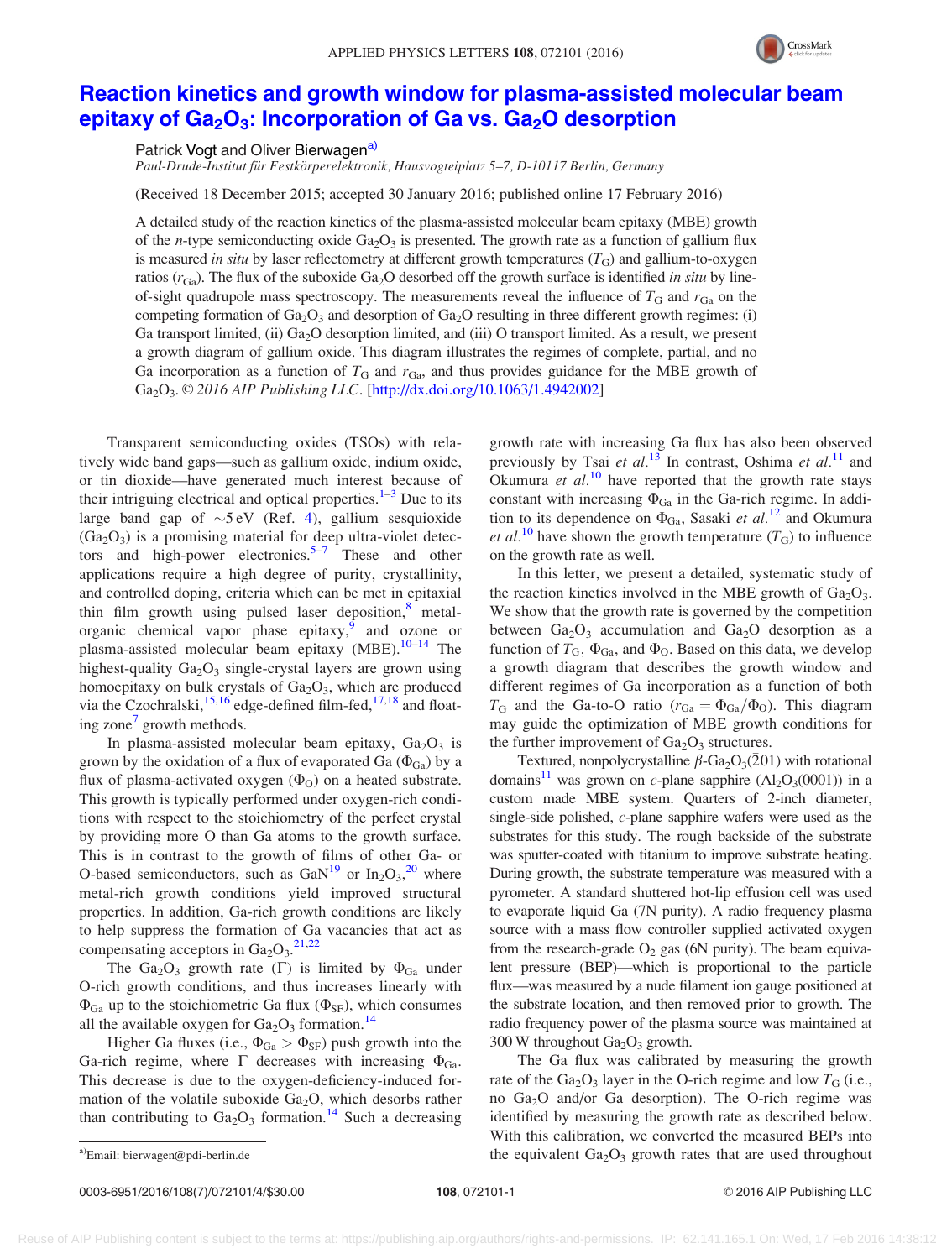<span id="page-2-0"></span>this study. The Ga flux ranged from  $\Phi_{Ga} = 1.5 \times 10^{-7}$ Torr  $\hat{=}$  0.4 Å/s to  $15 \times 10^{-7}$  Torr  $\hat{=}$  4 Å/s. With O mass flows of 1 and 3, standard cubic centimeters per minute (SCCM), two different O fluxes of  $\Phi_0 = 1 \times 10^{-5}$ Torr  $\hat{=} 1.7 \text{ Å/s}$  and  $\Phi_0 = 3 \times 10^{-5}$ Torr $\hat{=} 5.1\text{ Å/s}$ , respectively, were used. Their calibration in  $A/s$  was made by the growth rates at stoichiometric flux conditions. With these calibrations, we define our Ga-to-O ratio as  $r_{Ga} = \Phi_{Ga}/\Phi_{O}$ . It is equal to 1 at the stoichiometric flux condition.

All growth rates presented in this letter were measured by laser reflectometry.<sup>[14](#page-4-0)</sup> Here, a laser with a wavelength of 650 nm was used. With an incidence angle between the laser and the growth surface of 30°, one oscillation period corresponded to a change of layer thickness by 180 nm. The suboxide (Ga<sub>2</sub>O) flux desorbing off the growth surface ( $\Phi_{Ga_2O}$ ) was also measured by a line-of-sight quadrupole mass spectrometer  $(QMS)$ ,<sup>[23](#page-4-0)</sup> which allowed the mass of the desorbing species to be identified. The QMS signal was converted into an equivalent growth rate by scaling it to match the supplied Ga flux under conditions of complete suboxide formation (with an appropriate O flux). The crystallinity of the oxide films was verified by a spotty reflection high energy electron diffraction (RHEED) pattern during growth (corresponding to transmission diffraction of the electron beam through the apex of the faceted film surface) and by post-growth X-ray diffraction  $\omega$ –2 $\theta$  wide-range scans (not shown).

The growth rate  $(\Gamma)$  of Ga<sub>2</sub>O<sub>3</sub> and  $\Phi_{\text{Ga}_2\text{O}}$  as functions of  $\Phi_{Ga}$  at substrate temperatures of  $T_{G} = 500 \degree C$  and 660  $\degree C$  are depicted in Fig. 1. At the low growth temperature  $(T_G = 500\degree C)$  in the O-rich regime, i.e., at  $r_{Ga} \le 1$ , the growth rate increases linearly with  $\Phi_{Ga}$ . Since no desorbed signal could be detected by QMS, the entire Ga is fully incorporated into the film (unity sticking coefficient in this case).<sup>[14](#page-4-0)</sup> After reaching a maximum at  $r_{Ga} = 1$ , growth enters the Ga-rich regime and  $\Gamma$  shows a linear decrease due to suboxide formation (as described in Ref. [14\)](#page-4-0). The flux of desorbing suboxide could then be detected by QMS and is depicted as black circles in the plot in Fig. 1.

Identical fluxes result in a different evolution of the growth rate when a higher substrate temperature of  $660^{\circ}$ C as shown by the open, blue symbols in Fig. 1 is used. The maximum growth rate is decreased in comparison to growth at  $T_{\text{G}} = 500 \degree \text{C}$ . Additionally,  $\Gamma$  forms a plateau in the Orich regime, which resembles the  $\Gamma$  evolution reported in Refs. [11](#page-4-0) and [10](#page-4-0) for the MBE growth of  $Ga_2O_3$  on  $Al_2O_3(0001)$  and  $Ga<sub>2</sub>O<sub>3</sub>(010)$ , respectively. QMS measurements reveal that this plateau arises due to  $Ga<sub>2</sub>O$  formation. The reactions for the layer growth and suboxide formation are

$$
2Ga(g) + 3O(g) \rightarrow Ga_2O_3(s), \tag{1}
$$

and

$$
2Ga(g) + 1O(g) \rightarrow Ga_2O_1(g). \tag{2}
$$

The labels g and s denote the gas and solid phase, respectively. The open and filled diamonds in Fig. 1 give the sum of  $\Gamma + \Phi_{Ga_2O}$  for both growth temperatures. This sum is equal to  $\Phi_{Ga}$ , proving that the difference between Ga flux and  $Ga<sub>2</sub>O<sub>3</sub>$  growth rate is solely due to suboxide desorption. Note that no Ga desorption was detected, indicating it is not responsible for the plateau in the growth rate. In a separate experiment, we observed Ga desorption instead of  $Ga<sub>2</sub>O$ desorption when Ga and O fluxes of 1.6 and  $1.7 \text{ Å/s}$ , respectively, were supplied to a blank  $Al_2O_3(0001)$  surface at similarly high temperatures between 900 and  $550^{\circ}$ C. The different Ga species desorbing from the  $Al_2O_3$  and  $Ga_2O_3$ surfaces suggest that the  $Ga<sub>2</sub>O<sub>3</sub>$  surface is required as a catalyst for  $Ga<sub>2</sub>O$  formation.

It is significant that a higher O flux resulted in a correspondingly higher maximum  $\Gamma$ , as shown by the red star in Fig. 1. This suggests that the growth rate may be normalized by the flux of active O, i.e.,  $r_{\Gamma} = \Gamma/\Phi_0$ . In Fig. 2, the normalized growth rate  $(r_{\Gamma})$  is plotted as a function of  $r_{Ga}$  for four different growth temperatures. It shows the same evolution as in Fig. 1. For  $T_G > 500$  °C, a plateau in the O-rich regime and a decrease of  $r_{\Gamma}$  are present. Additionally, we observe that in the O-rich regime, the maximum normalized growth rate  $\beta$  (position of the plateau in Fig. 2) decreases with increasing  $T_{\text{G}}$ . The temperature dependence of  $\beta$  is



FIG. 1.  $Ga_2O_3$  growth rate ( $\Gamma$ ),  $Ga_2O$  desorption rate ( $\Phi_{Ga_2O}$ ), and their sum shown as a function of  $\Phi_{Ga}$  at constant O flux of 1.7 Å/s at two different growth temperatures  $(T_G)$ . The lines are guides for the eye. The red star corresponds to the growth rate at a high temperature  $T<sub>G</sub> = 660 °C$  and a higher O flux of  $\Phi_0 = 5.1 \text{ Å/s}.$ 



FIG. 2. Growth rates normalized by the O flux ( $r_{\Gamma} = \Gamma/\Phi_0$ ) as a function of the Ga-to-O ratio  $(r_{Ga})$  for four different growth temperatures. The supplied active O flux was 1.7  $\AA$ /s for  $T<sub>G</sub> = 500, 600, 660$ °C and 5.1  $\AA$ /s for  $700\degree$ C. The growth rate evolution is parametrized by the maximum growth rate ( $\beta$ ) and the O flux ( $\alpha$ ) that may react with Ga (to form Ga<sub>2</sub>O<sub>3</sub> or Ga<sub>2</sub>O), normalized by the active O flux. Inset: the influence of  $T_G$  on  $\alpha$  and  $\beta$ . The lines are guides for the eye.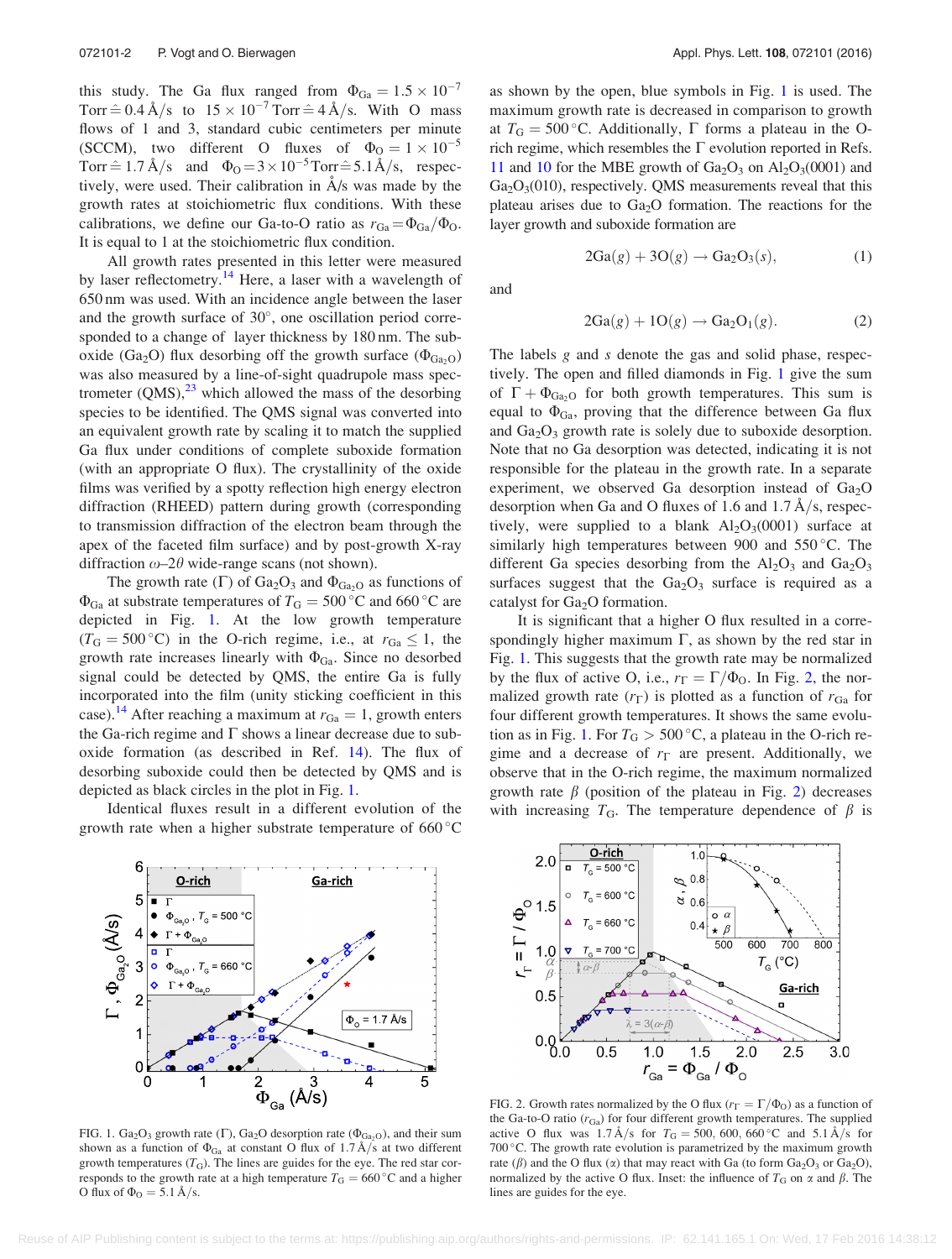<span id="page-3-0"></span>depicted in the inset of Fig. [2](#page-2-0). Furthermore, the inset shows the fraction of the maximum O flux that is available to react with Ga (to Ga<sub>2</sub>O<sub>3</sub> or Ga<sub>2</sub>O), denoted by  $\alpha$ . The value of  $\alpha$  is calculated by extending the growth rate evolution from the Ga-rich regime until it intersects the curve in the O-rich regime (see the dotted gray line for  $T<sub>G</sub> = 600 °C$ , for example).

The width of the plateau is determined by the remaining active O atoms that are not incorporated into the  $Ga<sub>2</sub>O<sub>3</sub>$ layer, but instead react to form  $Ga<sub>2</sub>O$ . Since only one O atom is needed to form  $Ga<sub>2</sub>O$ —instead of the three needed for Ga<sub>2</sub>O<sub>3</sub>—the width of the plateau in  $\Gamma$  is  $\lambda = 3(\alpha - \beta)$ . The plateau at a given  $T_G$  covers the range of  $r_{Ga}$  from  $\beta$  to  $\beta + \lambda$ . Once all active O atoms are consumed by reactions [\(1\)](#page-2-0) and [\(2\)](#page-2-0), growth shifts into the Ga-rich regime. Here, the growth rate decreases due to insufficient O atoms to oxidize the Ga to  $Ga<sub>2</sub>O<sub>3</sub>$ . Finally, the growth stops at a Ga flux three times the stoichiometric flux, as all available Ga and O are consumed by the formation of  $Ga<sub>2</sub>O$  (i.e., at a Ga-to-O ratio of  $r_{Ga} = 3\alpha$ ).

Now, we give the reactions for three growth regimes, which we define as follows: (i) Ga transport limited O-rich growth with full Ga incorporation (the linear increase of  $r_{\Gamma}$ ) with  $r_{Ga}$ ), (ii) Ga<sub>2</sub>O desorption limited O-rich growth with partial Ga incorporation (the plateau of  $r_{\Gamma}$ ), (iii) O transport limited Ga-rich growth with partial Ga incorporation (the decrease of  $r_{\Gamma}$  with  $r_{Ga}$ ).

For regime (i) (i.e., for  $0 \le r_{Ga} < \beta \le 1$ ), the reaction is

$$
r_{Ga} 2Ga(g) + 3O(g) \to r_{Ga} Ga_2O_3(s) + 3(1 - r_{Ga})O(g).
$$
\n(3)

The plateau of regime (ii)  $(0 < \beta \le r_{Ga} \le \beta + \lambda = 3\alpha - 2\beta)$ is described by the reaction

$$
r_{Ga} 2Ga(g) + 3O(g) \rightarrow \beta Ga_2O_3(s)
$$
  
+( $r_{Ga} - \beta$ ) $Ga_2O(g) + (3 - r_{Ga} + 2\beta)O(g)$ . (4)

The end of the plateau ( $r_{Ga} = \beta + \lambda$ ) corresponds to the stoichiometric growth conditions. For Ga-rich growth in regime (iii)  $(\beta + \lambda < r_{Ga} \leq 3\alpha)$ , the growth rate decreases and

$$
r_{Ga} 2Ga(g) + 3O(g) \rightarrow \beta \gamma Ga_2O_3(s)
$$
  
+( $r_{Ga} - \beta \gamma$ ) $Ga_2O(g) + 3(1 - \alpha)O(g)$ . (5)

The coefficient  $\gamma$  decreases linearly with increasing  $r_{Ga}$ , from unity at  $r_{Ga} = \beta + \lambda = 3\alpha - 2\beta$  to zero at  $r_{Ga} = 3\alpha$ , i.e.,  $\gamma = -(2\beta)^{-1}(r_{\text{Ga}} - 3\alpha).$ 

Practical information for the MBE growth of  $Ga<sub>2</sub>O<sub>3</sub>$  is included in Fig. 3, which depicts the growth rate normalized by the maximum growth rate,  $\rho = \Gamma/\Gamma^{\text{max}}$ , as a function of  $T_{\text{G}}$ . Here, the temperature evolution of  $\rho$  for five different Ga-to-O ratios ranging from 0.18 (O-rich) to 1.65 (Ga-rich) is plotted. For all five data sets, the growth rate decreases with increasing growth temperature. The constant growth rate at low  $T_G$  is reflected by reaction (3) for  $r_{Ga} \le 1$  (regime (i)) and reaction (5) for  $r_{Ga} > 1$  with  $\alpha = \beta = 1$  (regime (iii)). The decreasing growth rate at higher  $T_G$  for  $r_{Ga} \leq 1$ and  $\beta$  < 1 is described by the plateau (reaction (4), regime (ii)) and reaction (5) for  $r_{Ga} > 1$  and  $\alpha < 1$  (regime (iii)). No layer growth occurs at growth temperatures when  $\beta = 0$  for



FIG. 3. Relative change of the growth rates with increasing  $T_G$  for five different Ga-to-O ratios  $r_{Ga}$ . The O flux supplied was 1.7 Å/s for  $r_{Ga}$  $= 0.90, 1.65$  and 5.1 Å/s for  $r_{Ga} = 0.18, 0.35, 0.70$ . Inset:  $\rho$  versus  $T_G$  for  $r_{Ga} = 0.90$  (triangles), the desorbed suboxide flux normalized by maximum growth rate  $\phi_{Ga_2O}$  (circles), and their sum (open rhombs). The lines are guides for the eye.

 $r_{Ga} \leq 1$ , and/or  $\alpha = 0$  for  $r_{Ga} > 1$ , and additionally, for  $r_{Ga} > 3\alpha$ .

The inset in Fig. 3 exemplarily shows the temperature dependence of  $\rho$  for  $r_{Ga} = 0.90$  at temperatures below 750 C. Furthermore, the normalized desorption rate  $\phi_{Ga_2O} = \Phi_{Ga_2O} / \Gamma^{max}$  is plotted in the same temperature range. Their sum equals unity for all growth temperatures, again confirming a reduced growth rate at higher  $T<sub>G</sub>$  due to volatile Ga<sub>2</sub>O formation catalyzed by the Ga<sub>2</sub>O<sub>3</sub> layer.

By combining the results in Figs.  $1-3$ , we conclude that a higher  $r_{Ga}$  and  $T_G$  promote the formation and desorption of Ga<sub>2</sub>O, but that they can also result in a stabilized  $Ga_2O_3$ growth rate at sufficiently high  $T<sub>G</sub>$ . The detailed regimes (i)–(iii) can describe all growth rate scenarios in this study (Figs. [1–](#page-2-0)3) and those reported in the literature for homo- and heteroepitaxial growth.<sup>[10–14,24](#page-4-0)</sup>

By merging all data shown in Figs.  $1-3$  $1-3$ , we derive a Ga<sub>2</sub>O<sub>3</sub> growth diagram (GD) using controllable experimental parameters  $\Phi_{Ga}$ ,  $\Phi_{O}$ , and  $T_{Ga}$ , as shown in Fig. 4. It depicts the three growth regimes (i)–(iii) as explained above. The growth window is formed by the union of these three



FIG. 4. A growth diagram (GD) for the  $Ga<sub>2</sub>O<sub>3</sub>$  MBE growth including all experimental parameters  $(\Phi_{Ga}, \Phi_{O})$  and  $T_G$ . It is divided into two major regimes: O-rich and Ga-rich. The GD illustrates regimes of complete (i), partial (ii, iii, iii), and no Ga-incorporation (iv) as a function of  $T_G$  and  $r_{Ga}$ .